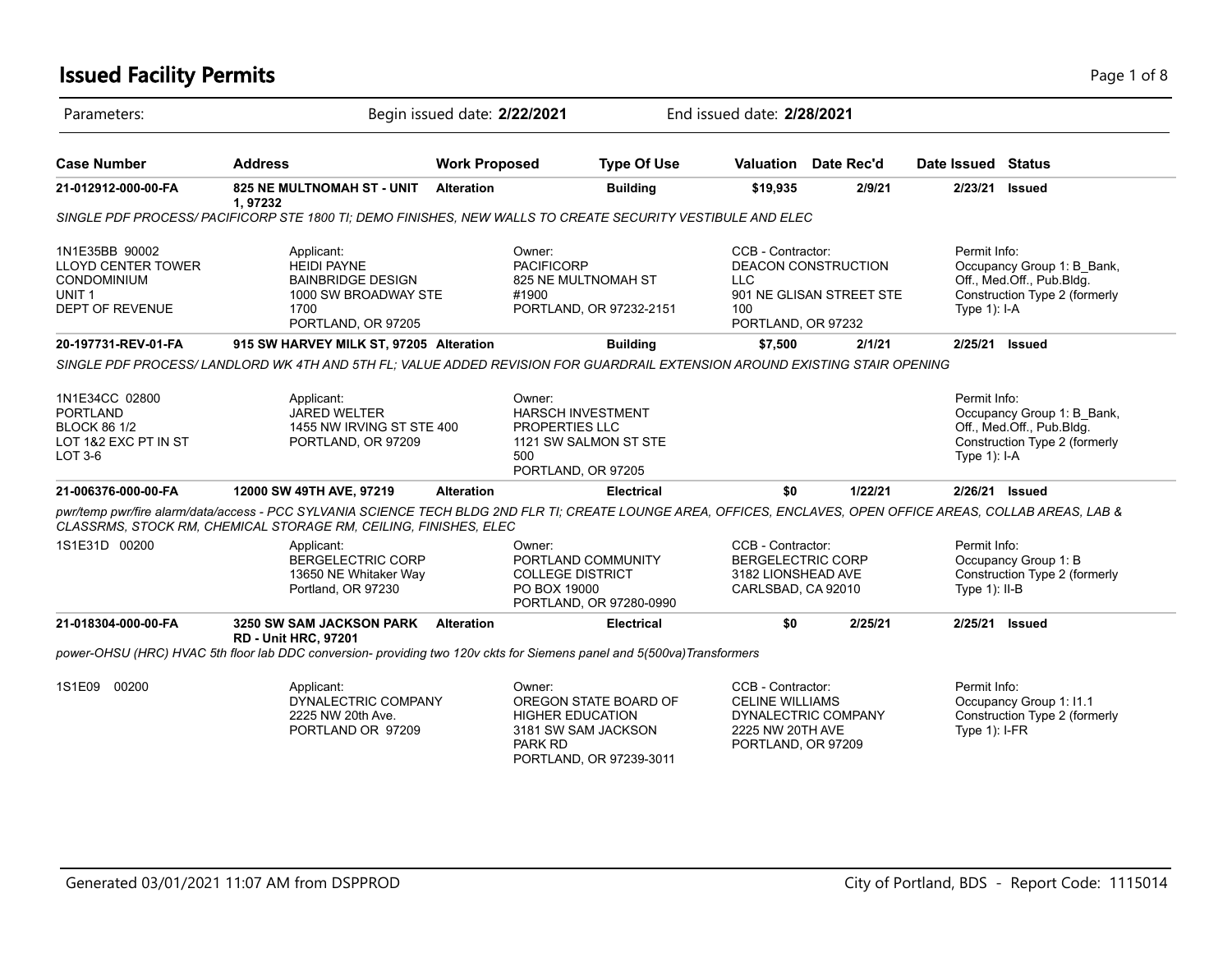# **Issued Facility Permits** Page 2 of 8

| <b>Case Number</b>                                                                | <b>Address</b>                                                                                              | <b>Work Proposed</b>                                                            | <b>Type Of Use</b>                                                                                                                                                                                                                                                          | Valuation                                                                                               | Date Rec'd                                      | Date Issued Status                                                                          |                                                       |  |
|-----------------------------------------------------------------------------------|-------------------------------------------------------------------------------------------------------------|---------------------------------------------------------------------------------|-----------------------------------------------------------------------------------------------------------------------------------------------------------------------------------------------------------------------------------------------------------------------------|---------------------------------------------------------------------------------------------------------|-------------------------------------------------|---------------------------------------------------------------------------------------------|-------------------------------------------------------|--|
| 21-018289-000-00-FA                                                               | <b>3250 SW SAM JACKSON PARK</b><br><b>RD - Unit HRC, 97201</b>                                              | <b>Alteration</b>                                                               | <b>Electrical</b>                                                                                                                                                                                                                                                           | \$0                                                                                                     | 2/25/21                                         | 2/25/21                                                                                     | <b>Issued</b>                                         |  |
|                                                                                   |                                                                                                             |                                                                                 | power-OHSU (HRC) HVAC 3th floor lab DDC conversion - providing two 120v ckts for Siemens panel and 5(500va)Transformers                                                                                                                                                     |                                                                                                         |                                                 |                                                                                             |                                                       |  |
| 1S1E09 00200                                                                      | Applicant:<br>DYNALECTRIC COMPANY<br>2225 NW 20th Ave.<br>PORTLAND OR 97209                                 |                                                                                 | Owner:<br>OREGON STATE BOARD OF<br><b>HIGHER EDUCATION</b><br>3181 SW SAM JACKSON<br><b>PARK RD</b><br>PORTLAND, OR 97239-3011                                                                                                                                              | CCB - Contractor:<br><b>CELINE WILLIAMS</b><br>2225 NW 20TH AVE<br>PORTLAND, OR 97209                   | DYNALECTRIC COMPANY                             | Permit Info:<br>Occupancy Group 1: I1.1<br>Construction Type 2 (formerly<br>Type $1$ : I-FR |                                                       |  |
| 21-017274-000-00-FA                                                               | 2055 NW SAVIER ST, 97209                                                                                    | <b>Alteration</b>                                                               | <b>Electrical</b>                                                                                                                                                                                                                                                           | \$0                                                                                                     | 2/23/21                                         |                                                                                             | 2/23/21 Under Inspection                              |  |
|                                                                                   | data-SLABTOWN CENTER FITNESS CENTER RELOCATION 1ST FL AND BASEMENT TI: 1ST FL                               |                                                                                 |                                                                                                                                                                                                                                                                             |                                                                                                         |                                                 |                                                                                             |                                                       |  |
| 1N1E28CD 02300<br><b>COUCHS ADD</b><br><b>BLOCK 293 TL 2300</b>                   | Applicant:<br>INC.                                                                                          | <b>CHRISTENSON ELECTRIC</b><br>17201 NE SACRAMENTO ST<br>PORTLAND OR 97230-5941 |                                                                                                                                                                                                                                                                             | CCB - Contractor:<br>CHRISTENSON ELECTRIC<br><b>INC</b><br>17201 NE SACRAMENTO ST<br>PORTLAND, OR 97230 |                                                 |                                                                                             |                                                       |  |
| 21-008910-000-00-FA                                                               | 808 SW 3RD AVE, 97204                                                                                       | <b>Alteration</b>                                                               | <b>Electrical</b>                                                                                                                                                                                                                                                           | \$0                                                                                                     | 1/28/21                                         | 2/25/21 Issued                                                                              |                                                       |  |
| CEILING, FLOORING, FINISHES, PLUMB AND ELEC                                       |                                                                                                             |                                                                                 | DOWER - LANDLORD WORK STE 500 TI; DEMO WALLS, NEW WALLS TO CREATE CONFERENCE RMS, PHONE RMS, STORAGE RM, OFFICES, BREAK AREA, OPEN OFFICE AREAS,                                                                                                                            |                                                                                                         |                                                 |                                                                                             |                                                       |  |
| 1S1E03BA 06000<br><b>PORTLAND</b><br>BLOCK 22<br>LOT 7&8                          | Applicant:<br><b>CHRISTENSON ELECTRIC</b><br><b>INC</b><br>17201 NE SACRAMENTO ST<br>PORTLAND OR 97230-5941 |                                                                                 | Owner:<br>SN INVESTMENT<br>PROPERTIES LLC<br>1121 SW SALMON ST 5TH<br><b>FLR</b><br>PORTLAND, OR 97205                                                                                                                                                                      |                                                                                                         |                                                 | Permit Info:<br>Type $1$ : I-FR                                                             | Occupancy Group 1: B<br>Construction Type 2 (formerly |  |
| 21-018364-000-00-FA                                                               | 1300 SW 5TH AVE, 97201                                                                                      | <b>Alteration</b>                                                               | <b>Electrical</b>                                                                                                                                                                                                                                                           | \$0                                                                                                     | 2/25/21                                         | 2/25/21 Issued                                                                              |                                                       |  |
|                                                                                   |                                                                                                             |                                                                                 | hvac control - LITTLER STE 2050 TI; DEMO WALLS, NEW WALLS TO CREATE RECEPTIONAREA, CONFERENCE RMS, STORAGE RMS, CAUCUS RM, CAFE/BREAKRM, OFFICES,<br>TOUCHDOWN RMS, SERVER RM, WORKSPACE AREA, OFFICE SERVICES RM, WELLNESS RM, CEILING, FLOORING, FINISHES, PLUMB AND ELEC |                                                                                                         |                                                 |                                                                                             |                                                       |  |
| 1S1E03BC 01800<br>PORTLAND<br><b>BLOCK 148 TL 1800</b>                            | Applicant:<br>SIEMENS INDUSTRY INC<br>15201 NW Greenbriar Prkwy<br>Suite A<br>Beaverton, OR 97006           |                                                                                 | Owner:<br>SOF-XI WFP OWNER LLC<br>591 W PUTNAM AVE<br>GREENWICH, CT 06830                                                                                                                                                                                                   | CCB - Contractor:<br><b>SAM CORRELL</b><br>1000 DEERFIELD PKWY                                          | SIEMENS INDUSTRY INC<br>BUFFALO GROVE, IL 60089 |                                                                                             |                                                       |  |
| 21-017259-000-00-FA<br>master permit log inspection dated 8/7/20 through 12/30/20 | 3181 SW SAM JACKSON PARK<br><b>RD - Bldg OHS, 97201</b>                                                     | <b>Alteration</b>                                                               | <b>Electrical</b>                                                                                                                                                                                                                                                           | \$0                                                                                                     | 2/23/21                                         | 2/23/21 Final                                                                               |                                                       |  |
| 1S1E09 00200                                                                      |                                                                                                             |                                                                                 | Owner:<br>OREGON STATE BOARD OF<br><b>HIGHER EDUCATION</b><br>3181 SW SAM JACKSON<br><b>PARK RD</b><br>PORTLAND, OR 97239-3011                                                                                                                                              |                                                                                                         |                                                 |                                                                                             |                                                       |  |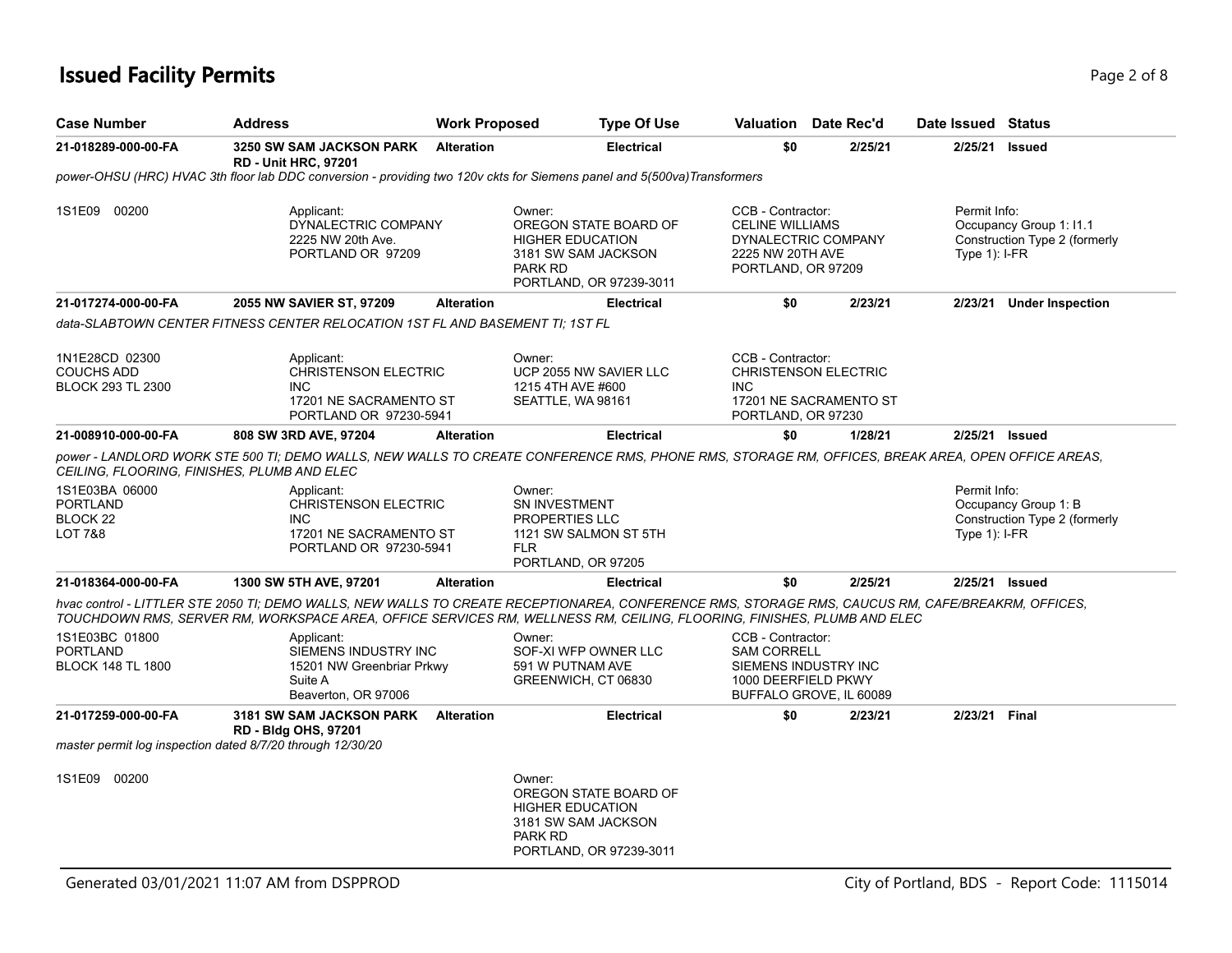# **Issued Facility Permits** Page 3 of 8

| <b>Case Number</b>                                                                       | <b>Address</b>                                                                                                             | <b>Work Proposed</b> |                                                                          | <b>Type Of Use</b>                                                              |                                                                                                                                        | <b>Valuation</b> Date Rec'd                                                    | Date Issued Status             |                                                       |
|------------------------------------------------------------------------------------------|----------------------------------------------------------------------------------------------------------------------------|----------------------|--------------------------------------------------------------------------|---------------------------------------------------------------------------------|----------------------------------------------------------------------------------------------------------------------------------------|--------------------------------------------------------------------------------|--------------------------------|-------------------------------------------------------|
| 21-013291-000-00-FA                                                                      | 3303 N MISSISSIPPI AVE, 97227 Alteration                                                                                   |                      |                                                                          | Electrical                                                                      | \$0                                                                                                                                    | 2/10/21                                                                        | 2/23/21                        | <b>Issued</b>                                         |
|                                                                                          | power-BRANDLIVE STE 300 TI; DEMO WALLS, NEW WALLS TO CREATE STORAGE RM, CONFERENCE RM, OPEN OFFICE AREA, CEILING, FLOORING |                      |                                                                          |                                                                                 |                                                                                                                                        |                                                                                |                                |                                                       |
| 1N1E27BA 04500<br><b>COOKS ADD</b><br>BLOCK 12<br>LOT 1 EXC PT IN ST<br>LOT <sub>2</sub> | Applicant:<br><b>CANYON RIDGE ELECTRIC</b><br><b>INC</b>                                                                   |                      | Owner:<br>SOUTHERN MISS LLC<br>1970 NW 18TH AVE #7<br>PORTLAND, OR 97209 |                                                                                 | CCB - Contractor:<br><b>INC</b>                                                                                                        | <b>CANYON RIDGE ELECTRIC</b><br>14150 CANYON RIDGE DR<br>OREGON CITY, OR 97045 |                                |                                                       |
| 21-017837-000-00-FA                                                                      | 2611 SW 3RD AVE, 97201                                                                                                     | <b>Alteration</b>    |                                                                          | <b>Electrical</b>                                                               | \$0                                                                                                                                    | 2/24/21                                                                        |                                | 2/24/21 <b>Issued</b>                                 |
|                                                                                          | power- OHSU Marquam II - rm 332 - install (2) new 120V 20A circuits for space heaters.                                     |                      |                                                                          |                                                                                 |                                                                                                                                        |                                                                                |                                |                                                       |
| 1S1E10BB 01100<br>SOUTH AUDITORIUM ADD<br>INC PT VAC ST-S 200' OF<br><b>BLOCK E</b>      | Applicant:<br>DYNALECTRIC COMPANY<br>2225 NW 20th Ave.<br>PORTLAND OR 97209                                                |                      | Owner:<br><b>HIGHER EDUCATION</b><br>PARK RD                             | OREGON STATE BOARD OF<br>3181 SW SAM JACKSON<br>PORTLAND, OR 97239-3011         | CCB - Contractor:<br><b>CELINE WILLIAMS</b><br>2225 NW 20TH AVE<br>PORTLAND, OR 97209                                                  | DYNALECTRIC COMPANY                                                            |                                |                                                       |
| 21-016357-000-00-FA                                                                      | 500 NE MULTNOMAH ST, 97232 Alteration                                                                                      |                      |                                                                          | <b>Electrical</b>                                                               | \$0                                                                                                                                    | 2/19/21                                                                        | 2/24/21                        | <b>Issued</b>                                         |
|                                                                                          | pwr - KAISER KPB MENS RESTRM TI 15TH FLR; RECONFIGURE MENS RESTRM, ELEC                                                    |                      |                                                                          |                                                                                 |                                                                                                                                        |                                                                                |                                |                                                       |
| 1N1E35BB 02400<br><b>HOLLADAYS ADD</b><br>BLOCK 73&80 TL 2400                            | Applicant:<br><b>TRACE THOMPSON</b><br><b>MORROW MEADOWS CORP</b><br>1596 SE 22nd St.<br>SALEM, OR 97302                   |                      | Owner:<br><b>KAISER FOUNDATION</b><br><b>NORTHWEST</b><br>100            | <b>HEALTH PLAN OF THE</b><br>500 NE MULTNOMAH ST STE<br>PORTLAND, OR 97232-2031 | CCB - Contractor:<br><b>TRACE THOMPSON</b><br><b>MORROW MEADOWS</b><br><b>CORPORATION</b><br>1596 22ND ST SE<br><b>SALEM, OR 97302</b> |                                                                                |                                |                                                       |
| 20-139507-000-00-FA                                                                      | 520 SW YAMHILL ST, 97204                                                                                                   | <b>Alteration</b>    |                                                                          | <b>Electrical</b>                                                               | \$0                                                                                                                                    | 4/27/20                                                                        | 2/23/21                        | Issued                                                |
|                                                                                          | power, access - PDOX LTD/ EDELMAN PUBLIC RELATIONS STE 800 TI; INSTALL NEW INTERIOR ENTRY DOOR, ACCESS CONTROLS, AND ELEC  |                      |                                                                          |                                                                                 |                                                                                                                                        |                                                                                |                                |                                                       |
| 1S1E03BB 01200<br><b>PORTLAND</b><br>BLOCK 171<br>LOT 1&8<br>N 1/2 OF LOT 2&7            | Applicant:<br>CAPITOL ELECTRIC CO INC<br>11401 NE MARX ST.<br>PORTLAND OR 97220-1041                                       |                      | Owner:<br>PAC-HILL LIMITED<br><b>PARTNERSHIP</b><br>PORTLAND, OR 97204   | 520 SW YAMHILL ST PH 8                                                          |                                                                                                                                        |                                                                                | Permit Info:<br>Type 1): I-A   | Occupancy Group 1: B<br>Construction Type 2 (formerly |
| 21-016993-000-00-FA                                                                      | 805 SW BROADWAY, 97205                                                                                                     | <b>Alteration</b>    |                                                                          | <b>Electrical</b>                                                               | \$0                                                                                                                                    | 2/23/21                                                                        | 2/23/21                        | <b>Issued</b>                                         |
|                                                                                          | data/control - ELEC - ACCESS CONTROL(S) FOR ENTRIES ON FLOORS 20, 22, 25                                                   |                      |                                                                          |                                                                                 |                                                                                                                                        |                                                                                |                                |                                                       |
| 1S1E03BB 04400<br><b>PORTLAND</b><br>BLOCK 210<br><b>LOT 1-8</b>                         | Applicant:<br>DYNALECTRIC COMPANY<br>2225 NW 20th Ave.<br>PORTLAND OR 97209                                                |                      | Owner:<br>FOX TOWER LLC                                                  | 760 SW 9TH AVE #2250<br>PORTLAND, OR 97205-2584                                 | CCB - Contractor:<br><b>CELINE WILLIAMS</b><br>2225 NW 20TH AVE<br>PORTLAND, OR 97209                                                  | DYNALECTRIC COMPANY                                                            | Permit Info:<br>Type $1$ : I-A | Occupancy Group 1: B<br>Construction Type 2 (formerly |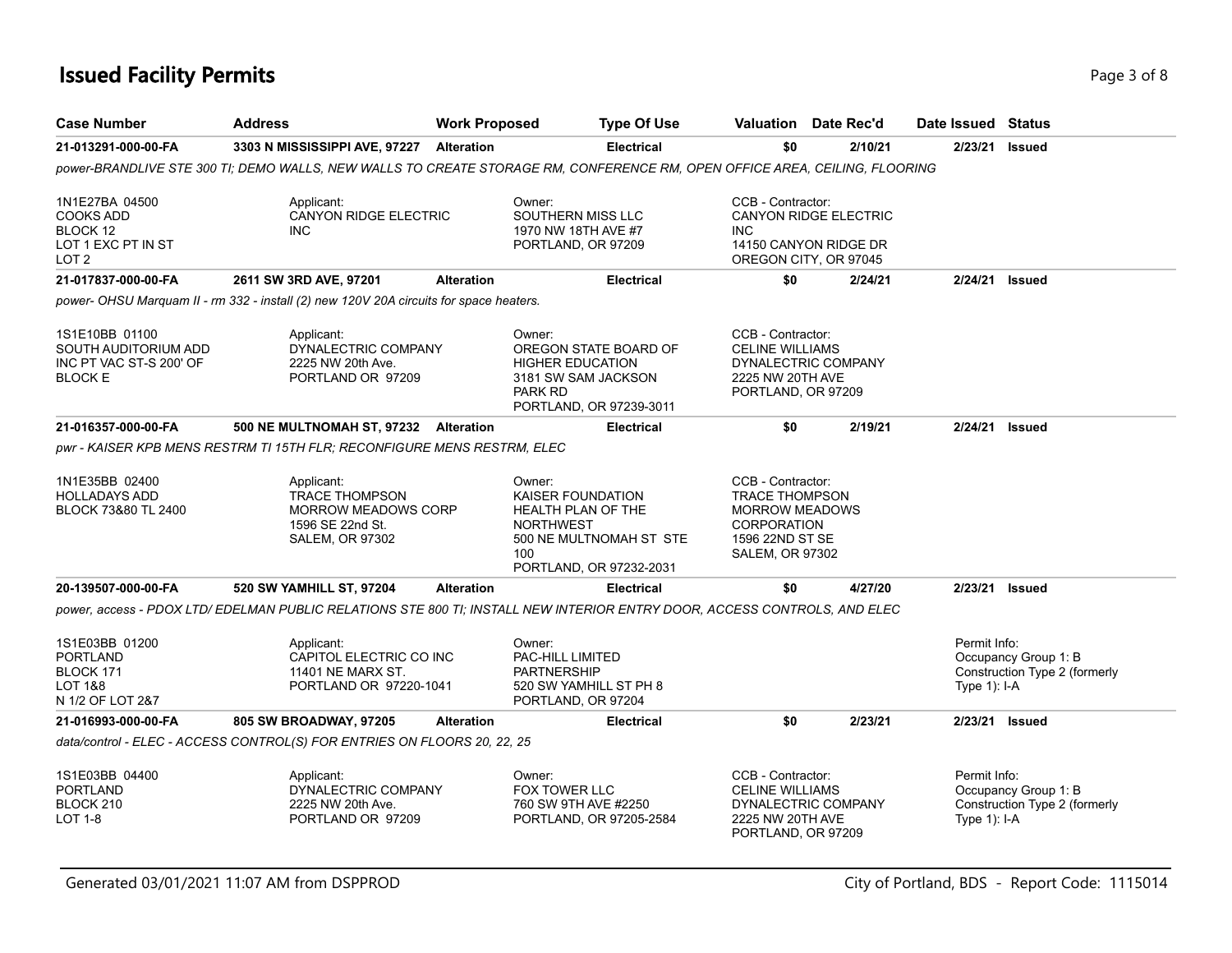# **Issued Facility Permits** Page 4 of 8

| <b>Case Number</b><br><b>Address</b>                                                         |                                                                                                                                                                                                                                                                                                                                                                                                                                                                                        | <b>Work Proposed</b> |                                                                                   | <b>Type Of Use</b>                                                               |          | Valuation Date Rec'd | Date Issued Status             |                                                                                          |
|----------------------------------------------------------------------------------------------|----------------------------------------------------------------------------------------------------------------------------------------------------------------------------------------------------------------------------------------------------------------------------------------------------------------------------------------------------------------------------------------------------------------------------------------------------------------------------------------|----------------------|-----------------------------------------------------------------------------------|----------------------------------------------------------------------------------|----------|----------------------|--------------------------------|------------------------------------------------------------------------------------------|
| 21-017006-000-00-FA                                                                          | <b>121 SW MORRISON ST, 97204</b>                                                                                                                                                                                                                                                                                                                                                                                                                                                       |                      |                                                                                   | <b>Electrical</b>                                                                | \$0      | 2/23/21              |                                | 2/23/21 Issued                                                                           |
| 1S1E03BA 02700<br><b>PORTLAND</b><br>BLOCK 15<br><b>LOT 1-4</b><br>LOT 7&8 EXC W 75'         | data, sound masking - CIGNA PORTLAND 2ND & 5TH FLR TI; DEMO WALLS, NEW WALLS TO CREATE 2ND FLR - OFFICES, TEAM RM, BREAKRM, BOARD RM, STORAGE, PRODUCTION<br>RM, VESTIBULE, LAN RM, OPEN OFFICE AREA, 5TH FLR - CONFERENCE RMS, MULTI PURPOSE RMS, LAN RM, WELLNESS RM, BREAKRM, OFFICES, HUDDLE RMS, OPEN OFFICE<br>AREAS, CEILING, FLOORING, FINISHES, PLUMB AND ELEC<br>Applicant:<br><b>CHRISTENSON ELECTRIC</b><br><b>INC</b><br>17201 NE SACRAMENTO ST<br>PORTLAND OR 97230-5941 |                      | Owner:<br>TERRACE TOWER U S A -<br>PORTLAND INC                                   | 121 SW MORRISON ST #250<br>PORTLAND, OR 97204-3179                               |          |                      | Permit Info:<br>Type 1): I-A   | Occupancy Group 1: B Bank,<br>Off., Med.Off., Pub.Bldg.<br>Construction Type 2 (formerly |
| 21-016259-000-00-FA                                                                          | 7000 NE AIRPORT WAY, 97218                                                                                                                                                                                                                                                                                                                                                                                                                                                             | <b>Alteration</b>    |                                                                                   | <b>Fire Alarms</b>                                                               | \$1      | 2/19/21              |                                | 2/25/21 Issued                                                                           |
|                                                                                              | PDX TERMINAL 6 TENANT RELOCATES (GROUP 2) ALL CONCOURSES DEPLANNING & ENPLANNING LEVELS: MULTIPLE AREAS ACROSS ENTIRE TERMINAL FOR TENANTS - INSTALL<br>OR RELOCATE FA DEVICES IN PDX TERMINAL 6 PER PLANS. INCLUDES HOLLYWOOD THEATRE, PARADIES, SMART CARTE, TRAVEL OREGON, NEWSSTAND, & KIEHL'S                                                                                                                                                                                     |                      |                                                                                   |                                                                                  |          |                      |                                |                                                                                          |
| 1N2E08B 00400<br>SECTION 08 1N 2E<br>TL 400 7.39 ACRES<br>SEE SUB ACCOUNT<br>R705697 (R      | Applicant:<br><b>SHANE TERCEK</b><br><b>CAPITOL ELECTRIC</b><br><b>COMPANY INC</b><br>11401 NE MARX ST.<br>PORTLAND, OR 97220                                                                                                                                                                                                                                                                                                                                                          |                      | Owner:<br>PORT OF PORTLAND<br>PO BOX 3529                                         | PORTLAND, OR 97208-3529                                                          |          |                      | Permit Info:<br>Type $1$ : I-A | Occupancy Group 1: A-3<br>Construction Type 2 (formerly                                  |
| 21-018284-000-00-FA                                                                          | 1121 SW SALMON ST, 97205                                                                                                                                                                                                                                                                                                                                                                                                                                                               | <b>Alteration</b>    |                                                                                   | <b>Fire Alarms</b>                                                               | \$57,420 | 2/25/21              | 2/25/21                        | Issued                                                                                   |
|                                                                                              | Replace existing FA control panel and add FA notification throughout the building                                                                                                                                                                                                                                                                                                                                                                                                      |                      |                                                                                   |                                                                                  |          |                      |                                |                                                                                          |
| 1S1E04AA 01000<br><b>PORTLAND</b><br>BLOCK 260<br>LOT 4&5<br>S 44' OF LOT 3&6                | Applicant:<br><b>SHANE TERCEK</b><br>CAPITOL ELECTRIC<br><b>COMPANY INC</b><br>11401 NE MARX ST.<br>PORTLAND, OR 97220                                                                                                                                                                                                                                                                                                                                                                 |                      | Owner:<br><b>HSP HOLDINGS LLC</b><br>1121 SW SALMON ST #500<br>PORTLAND, OR 97205 |                                                                                  |          |                      | Permit Info:<br>Type $1$ : I-A | Occupancy Group 1: B Bank,<br>Off., Med.Off., Pub.Bldg.<br>Construction Type 2 (formerly |
| 21-016310-000-00-FA                                                                          | 100 SW MAIN ST, 97204                                                                                                                                                                                                                                                                                                                                                                                                                                                                  | <b>Alteration</b>    |                                                                                   | <b>Fire Alarms</b>                                                               | \$1      | 2/19/21              |                                | 2/25/21 Issued                                                                           |
|                                                                                              | VBA 2ND & 3RD FL TI - INSTALL NEW ADA SYNCHRONIZED NOTIFICATION DEVICES ON THE 2ND & 3RD FLOORS PER PLANS                                                                                                                                                                                                                                                                                                                                                                              |                      |                                                                                   |                                                                                  |          |                      |                                |                                                                                          |
| 1S1E03BD 00600<br><b>PORTLAND</b><br>BLOCK 10<br>LOT 1 EXC PT IN STS<br>LOT 2-8 EXC PT IN ST | Applicant:<br>SHANE TERCEK<br>CAPITOL ELECTRIC<br><b>COMPANY INC</b><br>11401 NE MARX ST.<br>PORTLAND, OR 97220                                                                                                                                                                                                                                                                                                                                                                        |                      | Owner:                                                                            | AAT OREGON OFFICE I LLC<br>11455 EL CAMINO REAL #200<br>SAN DIEGO, CA 92130-2047 |          |                      | Permit Info:<br>Type 1): I-B   | Occupancy Group 1: B_Bank,<br>Off., Med.Off., Pub.Bldg.<br>Construction Type 2 (formerly |
| 21-016219-000-00-FA                                                                          | 805 SW BROADWAY, 97205                                                                                                                                                                                                                                                                                                                                                                                                                                                                 | <b>Alteration</b>    |                                                                                   | <b>Fire Alarms</b>                                                               | \$1      | 2/19/21              |                                | 2/25/21 Issued                                                                           |
| ALARM INITIATION AND NOTIFICATION DEVICES                                                    | HOFFMAN OFFICE TI - REMOVAL OF EXISTING 4009-9001 NAC PANEL AND REPLACE WITH NEW 4009-9001 NAC PANEL, AND REMOVAL, RELOCATION, AND INSTALLATION OF FIRE                                                                                                                                                                                                                                                                                                                                |                      |                                                                                   |                                                                                  |          |                      |                                |                                                                                          |
| 1S1E03BB 04400<br><b>PORTLAND</b><br>BLOCK 210<br><b>LOT 1-8</b>                             | Applicant:<br>Miranda Castle<br>JOHNSON CONTROLS FIRE<br>PROTECTION LP<br>6305 SW Rosewood St. Ste A<br>Lake Oswego, OR 97035                                                                                                                                                                                                                                                                                                                                                          |                      | Owner:<br>FOX TOWER LLC<br>760 SW 9TH AVE #2250                                   | PORTLAND, OR 97205-2584                                                          |          |                      | Permit Info:<br>Type 1): I-A   | Occupancy Group 1: B<br>Construction Type 2 (formerly                                    |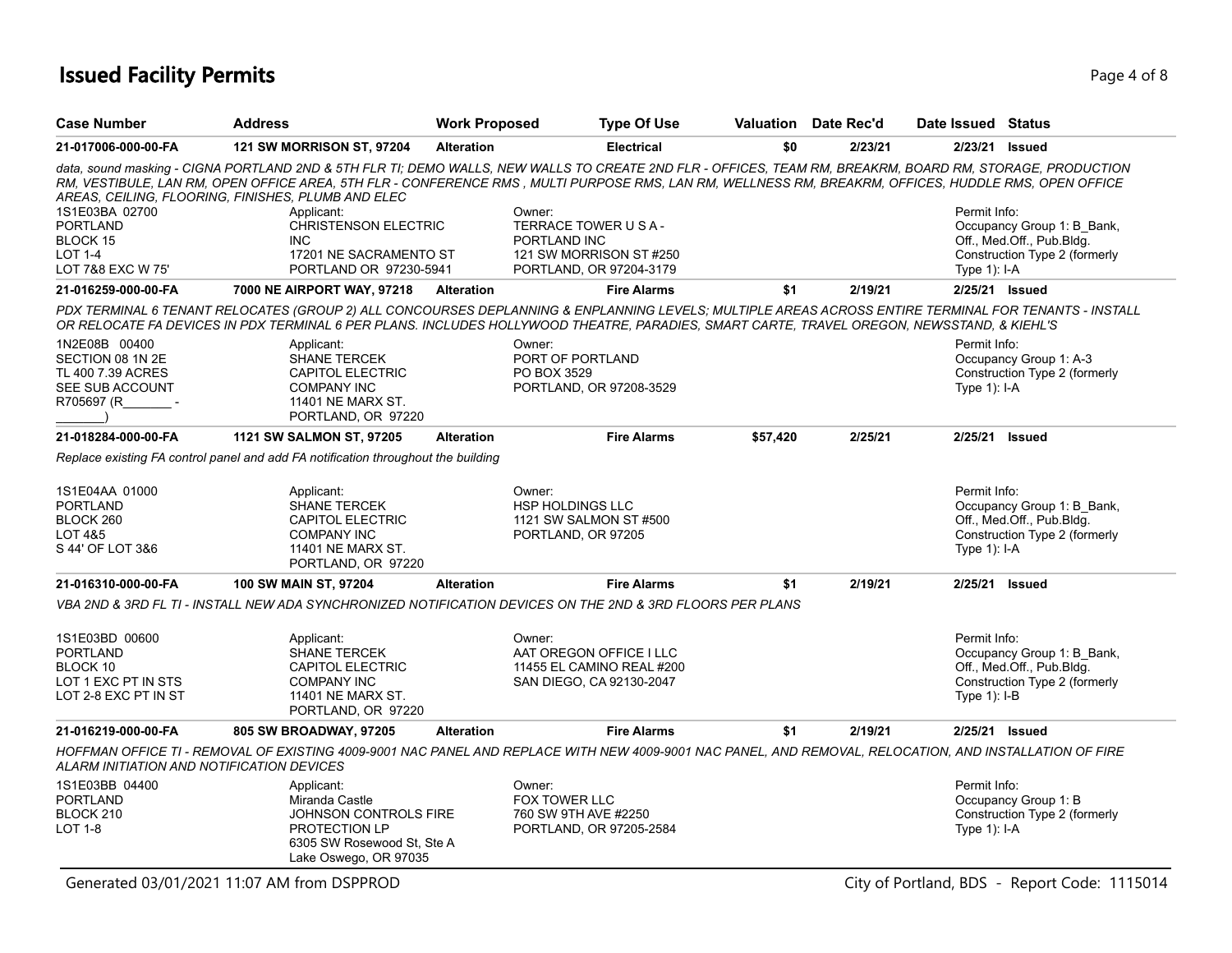# **Issued Facility Permits** Page 5 of 8

| <b>Case Number</b>                                                         | <b>Address</b>                                                                                                                                                                                                                                                   | <b>Work Proposed</b> |                                                                                                                         | <b>Type Of Use</b>     |          | <b>Valuation</b> Date Rec'd | Date Issued Status            |                                                         |
|----------------------------------------------------------------------------|------------------------------------------------------------------------------------------------------------------------------------------------------------------------------------------------------------------------------------------------------------------|----------------------|-------------------------------------------------------------------------------------------------------------------------|------------------------|----------|-----------------------------|-------------------------------|---------------------------------------------------------|
| 21-016741-000-00-FA                                                        | 7820 N LEADBETTER RD                                                                                                                                                                                                                                             | <b>Alteration</b>    |                                                                                                                         | <b>Fire Sprinklers</b> | \$3,000  | 2/22/21                     |                               | 2/22/21 <b>Issued</b>                                   |
|                                                                            | REMINDER: Please use SOLD TO SAP# - see crosswalk under the following Customer Name: CI- Bybee Logistics Center ADD (2) SPRINKLERS IN NEW OFFICE PARTITION.                                                                                                      |                      |                                                                                                                         |                        |          |                             |                               |                                                         |
| 2N1W25B 00400                                                              | Applicant:<br><b>BRENT BARKER</b><br><b>CENTURION FIRE</b><br><b>PROTECTION</b><br>20704 S CREEKVIEW PL<br>COLTON, OR 97017                                                                                                                                      |                      | Owner:<br>PORT OF PORTLAND<br>851 SW 6TH AVE #1200<br>PORTLAND, OR 97204-1349                                           |                        |          |                             | Permit Info:<br>Warehouse     | Occupancy Group 1: S-<br>1_Storage - Moderate Hazard,   |
| 21-003891-000-00-FA                                                        | 1300 SW 5TH AVE, 97201                                                                                                                                                                                                                                           | <b>Alteration</b>    |                                                                                                                         | <b>Fire Sprinklers</b> | \$14,563 | 1/14/21                     |                               | 2/26/21 Final                                           |
|                                                                            | FSW TO RELOCATE/ADD HEADS TO ACCOMMODATE REMODEL (58 HEADS).                                                                                                                                                                                                     |                      |                                                                                                                         |                        |          |                             |                               |                                                         |
| 1S1E03BC 01800<br><b>PORTLAND</b><br><b>BLOCK 148 TL 1800</b>              | Applicant:<br><b>BRANDON WHITTAKER</b><br>FIRE SYSTEMS WEST<br>600 SE MARITIME AVE. #300<br>VANCOUVER, WA 98661                                                                                                                                                  |                      | Owner:<br>SOF-XI WFP OWNER LLC<br>591 W PUTNAM AVE<br>GREENWICH, CT 06830                                               |                        |          |                             |                               |                                                         |
| 21-010419-000-00-FA                                                        | 3181 SW SAM JACKSON PARK Alteration                                                                                                                                                                                                                              |                      |                                                                                                                         | <b>Fire Sprinklers</b> | \$1      | 2/2/21                      |                               | 2/22/21 Issued                                          |
|                                                                            | <b>RD - Bldg OHS, 97201</b><br>OHSU HOSPITAL CT SCAN REMODEL 10TH FLR - REMOVE EXISTING PENDANT SPRINKLERS FOR SAFE OFF FROM EXISTING FLEX HEAD CONNECTIONS. INSTALL NEW QUICK<br>RESPONSE CONCEALED SPRINKLERS INTO EXISTING FLEX HEAD CONNECTIONS PER NEW PLAN |                      |                                                                                                                         |                        |          |                             |                               |                                                         |
| 1S1E09 00200                                                               | Applicant:<br>LONNIE LARSEN<br><b>BASIC FIRE PROTECTION</b><br>8135 NE MLK JR BLVD<br>PORTLAND, OR 97211                                                                                                                                                         |                      | Owner:<br>OREGON STATE BOARD OF<br><b>HIGHER EDUCATION</b><br>3181 SW SAM JACKSON<br>PARK RD<br>PORTLAND, OR 97239-3011 |                        |          |                             | Permit Info:<br>Type 1): I-A  | Occupancy Group 1: I-2<br>Construction Type 2 (formerly |
| 21-018473-000-00-FA                                                        | <b>10570 SE WASHINGTON ST.</b><br>97216                                                                                                                                                                                                                          | <b>Alteration</b>    |                                                                                                                         | <b>Fire Sprinklers</b> | \$300    | 2/25/21                     |                               | 2/25/21 Final                                           |
|                                                                            | ADD, RELOCATE OR PLUG OFF SPRINKLER HEADS FOR CODE COMPLIANCE WITH NEW WALLS AND CEILING.                                                                                                                                                                        |                      |                                                                                                                         |                        |          |                             |                               |                                                         |
| 1S2E03BB 00700                                                             |                                                                                                                                                                                                                                                                  |                      | Owner:<br><b>WESTON INVESTMENT CO</b><br><b>LLC</b><br>2154 NE BROADWAY #200<br>PORTLAND, OR 97232-1561                 |                        |          |                             | Permit Info:<br>Type 1): II N | Occupancy Group 1: B<br>Construction Type 2 (formerly   |
| 21-016304-000-00-FA                                                        | 5228 NE HOYT ST, 97213                                                                                                                                                                                                                                           | <b>Alteration</b>    |                                                                                                                         | <b>Fire Sprinklers</b> | \$1      | 2/19/21                     |                               | 2/25/21 Issued                                          |
|                                                                            | PROVIDENCE BLDG B WATER DAMAGE REMEDIATION 1ST FLR RR - FSW TO RELOCATE HEADS TO ACCOMMODATE REMODEL                                                                                                                                                             |                      |                                                                                                                         |                        |          |                             |                               |                                                         |
| 1N2E31AC 06200<br>CENTER ADD ANX<br>BLOCK <sub>2</sub><br>LOT <sub>2</sub> | Applicant:<br><b>BRANDON WHITTAKER</b><br><b>FIRE SYSTEMS WEST</b><br>600 SE MARITIME AVE. #300<br>VANCOUVER, WA 98661                                                                                                                                           |                      | Owner:<br>PROVIDENCE HEALTH &<br>SERVICES-OREGON<br>4400 NE HALSEY ST BLDG 2<br>#190<br>PORTLAND, OR 97213-1545         |                        |          |                             |                               |                                                         |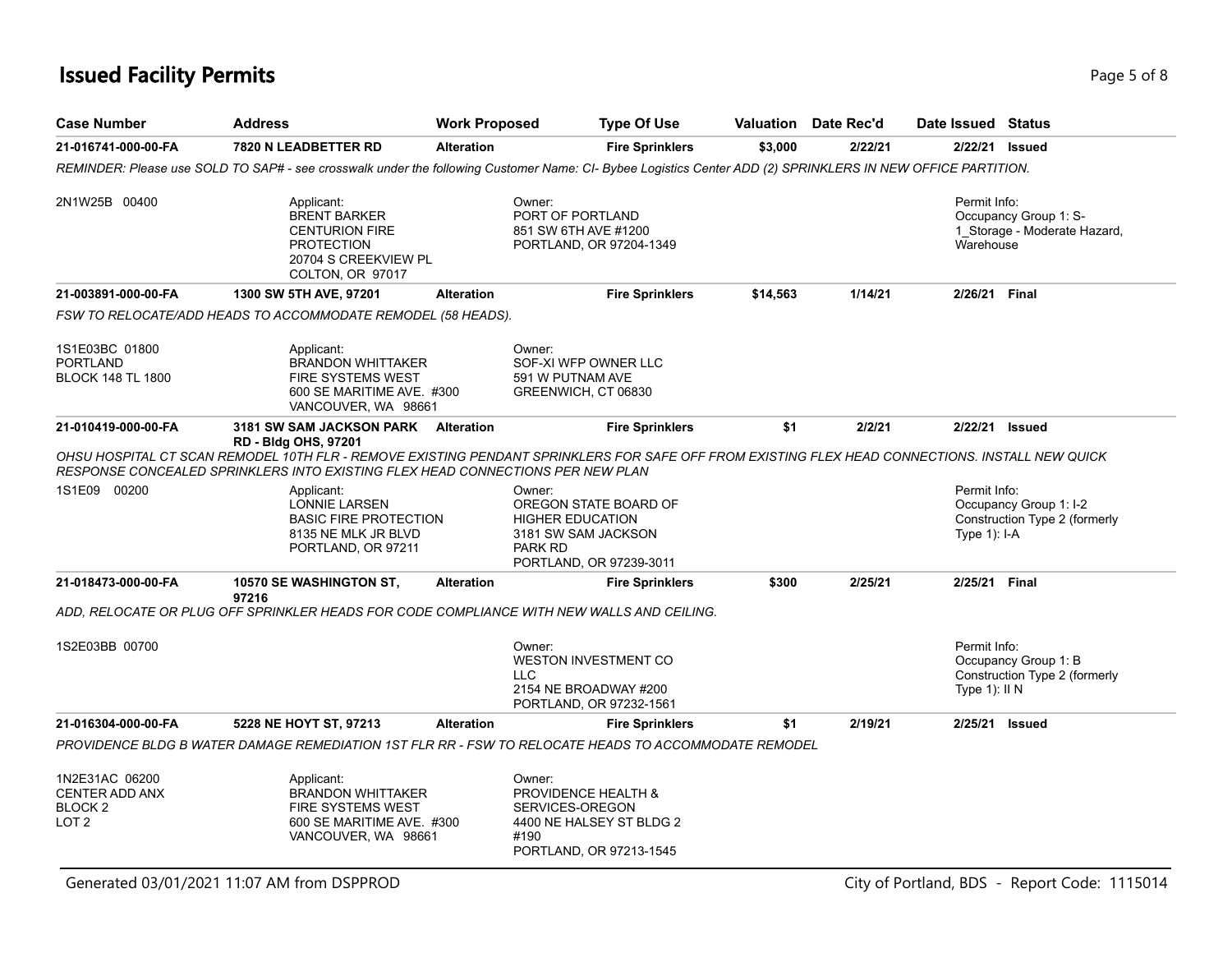# **Issued Facility Permits** Page 6 of 8

| <b>Case Number</b>                                                      | <b>Address</b>                                                                                                                                                                                                                                                                                                                                                                | <b>Work Proposed</b> |                                                                                 | <b>Type Of Use</b>                                  |                                                                                   | Valuation Date Rec'd                           | Date Issued Status             |                                                                                |
|-------------------------------------------------------------------------|-------------------------------------------------------------------------------------------------------------------------------------------------------------------------------------------------------------------------------------------------------------------------------------------------------------------------------------------------------------------------------|----------------------|---------------------------------------------------------------------------------|-----------------------------------------------------|-----------------------------------------------------------------------------------|------------------------------------------------|--------------------------------|--------------------------------------------------------------------------------|
| 21-016140-000-00-FA                                                     | 220 NW 2ND AVE, 97209                                                                                                                                                                                                                                                                                                                                                         | <b>Alteration</b>    |                                                                                 | <b>Fire Sprinklers</b>                              | \$1                                                                               | 2/19/21                                        | 2/25/21                        | Issued                                                                         |
|                                                                         | LNDLRD WRK COMMON AREAS 4TH FLR - MODIFY EXISTING COVERAGE FOR NEW LAYOUT AND CEILING                                                                                                                                                                                                                                                                                         |                      |                                                                                 |                                                     |                                                                                   |                                                |                                |                                                                                |
| 1N1E34CA 04500<br><b>COUCHS ADD</b><br>BLOCK 14<br>LOT 1-8 EXC PT IN ST | Applicant:<br><b>ALEX FORKER</b><br>MCKINSTRY CO LLC<br>16790 NE MASON ST<br>PORTLAND, OR 97230                                                                                                                                                                                                                                                                               |                      | Owner:<br>1 FRONT ST #550<br>5344                                               | REEP 220 NW OWNER I LLC<br>SAN FRANCISCO, CA 94111- |                                                                                   |                                                |                                |                                                                                |
| 21-016150-000-00-FA                                                     | 1849 SW SALMON ST, 97205                                                                                                                                                                                                                                                                                                                                                      | <b>Alteration</b>    |                                                                                 | <b>Fire Sprinklers</b>                              | \$1                                                                               | 2/19/21                                        | 2/25/21                        | <b>Issued</b>                                                                  |
|                                                                         | MAC CLUB INTERIOR ENTRY TI 1ST FLR - MODIFY COVERAGE FOR NEW LAYOUT AND CEILINGS                                                                                                                                                                                                                                                                                              |                      |                                                                                 |                                                     |                                                                                   |                                                |                                |                                                                                |
| 1N1E33DC 05800<br>SECTION 33 1N 1E<br>TL 5800 2.82 ACRES                | Applicant:<br><b>ALEX FORKER</b><br>MCKINSTRY CO LLC<br>16790 NE MASON ST<br>PORTLAND, OR 97230                                                                                                                                                                                                                                                                               |                      | Owner:<br><b>MULTNOMAH AMATEUR</b><br><b>ATHLETIC CLUB</b><br>1849 SW SALMON ST | PORTLAND, OR 97205-1726                             |                                                                                   |                                                | Permit Info:<br>Type $1$ : I-A | Occupancy Group 1: A-<br>3 Assembly - General<br>Construction Type 2 (formerly |
| 21-000417-000-00-FA                                                     | 520 SW 6TH AVE, 97204                                                                                                                                                                                                                                                                                                                                                         | <b>Alteration</b>    |                                                                                 | Mechanical                                          | \$3,000                                                                           | 1/4/21                                         |                                | 2/23/21 Issued                                                                 |
|                                                                         | SINGLE PDF PROCESS/ CASCADE BLDG EXHAUST FAN REPLACE; REPLACE ROOFTOP EXHAUST FAN, DAMPER, AND ELEC                                                                                                                                                                                                                                                                           |                      |                                                                                 |                                                     |                                                                                   |                                                |                                |                                                                                |
| 1N1E34CC 07900                                                          | Applicant:<br><b>RYAN MCAFEE</b><br><b>HUNTER DAVISSON</b><br>1800 SE PERSHING ST<br>PORTLAND, OR 97202                                                                                                                                                                                                                                                                       |                      | Owner:<br><b>FELTON PROPERTIES</b><br>520 SW 6TH AVE #610<br>PORTLAND, OR 97204 |                                                     | CCB - Contractor:<br>1800 SE PERSHING ST                                          | HUNTER DAVISSON INC<br>PORTLAND, OR 97202-2338 |                                |                                                                                |
| 21-000600-000-00-FA                                                     | 900 SW 5TH AVE, 97204                                                                                                                                                                                                                                                                                                                                                         | <b>Alteration</b>    |                                                                                 | Plumbing                                            | \$0                                                                               | 1/5/21                                         | 2/26/21                        | <b>Issued</b>                                                                  |
| heater.<br>1S1E03BB 00200<br><b>PORTLAND</b>                            | UNION BANK GRND FLR TI; MINOR DEMO, NEW WALLS TO CREATE VESTIBULE AREA, WAITING AREA, LOBBY, TELLER AREA, WORK RM, IT RM, CASH RM, BREAKRM, BATHRM,<br>CONFERENCE RM, FUTURE ATM RM, CEILING, FLOORING, FINISHES, PLUMB AND ELEC Demo and cap 1- sink. New: 1- water closet, 1- lavatory, 1- floor drain, 1- sink, 1- disposal, 1- water<br>Applicant:<br>HUNTER DAVISSON INC |                      | Owner:<br>STANDARD INS CO                                                       |                                                     | CCB - Contractor:                                                                 | HUNTER DAVISSON INC                            | Permit Info:                   | Occupancy Group 1: B                                                           |
| BLOCK <sub>59</sub><br><b>LOT 1-8</b>                                   | 1800 SE PERSHING ST<br>PORTLAND, OR 97202-2338                                                                                                                                                                                                                                                                                                                                |                      | <b>PO BOX 711</b><br>PORTLAND, OR 97204                                         |                                                     | 1800 SE PERSHING ST                                                               | PORTLAND, OR 97202-2338                        | Type $1$ ): I-FR               | Construction Type 2 (formerly                                                  |
| 21-009010-000-00-FA                                                     | 220 NW 2ND AVE, 97209                                                                                                                                                                                                                                                                                                                                                         | <b>Alteration</b>    |                                                                                 | Plumbing                                            | \$0                                                                               | 1/28/21                                        |                                | 2/24/21 Under Inspection                                                       |
|                                                                         | SINGLE PDF PROCESS/ LANDLORD WORK COMMON AREAS 4TH FLR; DEMO WALLS, NEW WALLS TO CREATE LOUNGE AREA, LOBBY AREA, CONVERT JANITOR CLOSET TO SINGLE<br>USER BATHRM, REMODEL BATHRMS, CEILING, FLOORING, FINISHES, PLUMB AND ELEC                                                                                                                                                |                      |                                                                                 |                                                     |                                                                                   |                                                |                                |                                                                                |
| 1N1E34CA 04500<br><b>COUCHS ADD</b><br>BLOCK 14<br>LOT 1-8 EXC PT IN ST |                                                                                                                                                                                                                                                                                                                                                                               |                      | Owner:<br>1 FRONT ST #550<br>5344                                               | REEP 220 NW OWNER I LLC<br>SAN FRANCISCO, CA 94111- | CCB - Contractor:<br>ALLIANT SYSTEMS LLC<br>351 NW 12TH AVE<br>PORTLAND, OR 97209 |                                                |                                |                                                                                |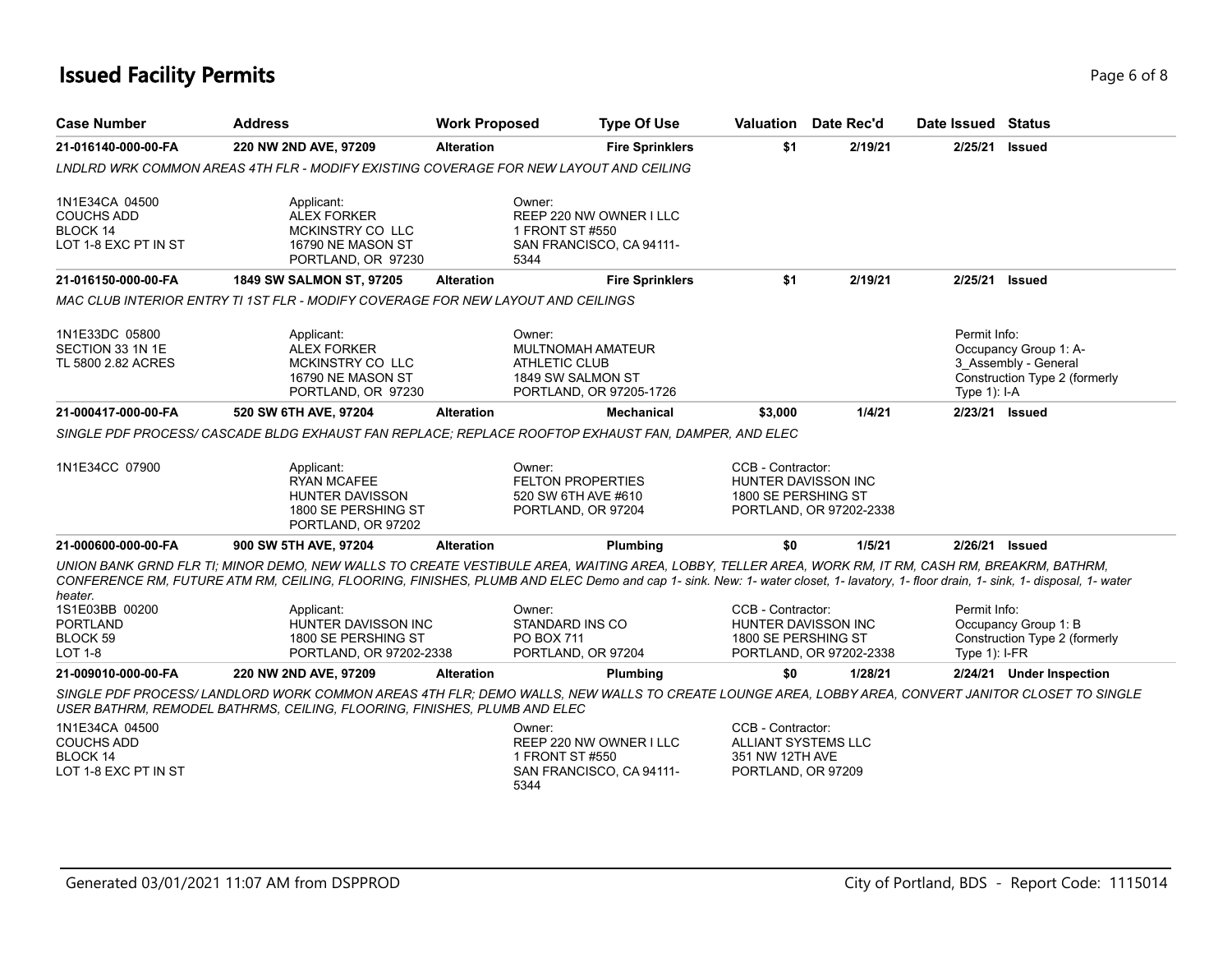# **Issued Facility Permits** Page 7 of 8

| <b>Case Number</b>                                                                      | <b>Address</b>                                                                                                                                                                                                                                                                                                                 | <b>Work Proposed</b> | <b>Type Of Use</b>                                                              | <b>Valuation</b> Date Rec'd                                                                                                                                                                                               |                                                           | Date Issued Status              |                                                            |
|-----------------------------------------------------------------------------------------|--------------------------------------------------------------------------------------------------------------------------------------------------------------------------------------------------------------------------------------------------------------------------------------------------------------------------------|----------------------|---------------------------------------------------------------------------------|---------------------------------------------------------------------------------------------------------------------------------------------------------------------------------------------------------------------------|-----------------------------------------------------------|---------------------------------|------------------------------------------------------------|
| 21-018589-000-00-FA                                                                     | 10570 SE WASHINGTON ST,<br>97216                                                                                                                                                                                                                                                                                               | <b>Alteration</b>    | Plumbing                                                                        | \$0                                                                                                                                                                                                                       | 2/25/21                                                   | 2/25/21 Final                   |                                                            |
|                                                                                         | SINGLE PDF PROCESS/ OREGON CHIROPRACTIC ASSOCIATION 10580 TI; NEW TENANT - DEMO WALLS, NEW WALLS TO CREATE CLOSETS, RECEPTION AREA, OFFICE, CEILING,<br>FLOORING, FINISHES, PLUMB, AND ELEC - INSTALL 1 BREKRM SINK/FAUCET & DISHWASHER                                                                                        |                      |                                                                                 |                                                                                                                                                                                                                           |                                                           |                                 |                                                            |
| 1S2E03BB 00700                                                                          | Applicant:<br>BEAVERTON PLUMBING INC<br>13980 SW TV HWY<br>BEAVERTON, OR 97005-2309                                                                                                                                                                                                                                            | Owner:<br><b>LLC</b> | <b>WESTON INVESTMENT CO</b><br>2154 NE BROADWAY #200<br>PORTLAND, OR 97232-1561 | CCB - Contractor:<br>13980 SW TV HWY                                                                                                                                                                                      | <b>BEAVERTON PLUMBING INC</b><br>BEAVERTON, OR 97005-2309 | Permit Info:<br>Type $1$ : II N | Occupancy Group 1: B<br>Construction Type 2 (formerly      |
| 20-221841-000-00-FA                                                                     | 900 SW 5TH AVE, 97204                                                                                                                                                                                                                                                                                                          | <b>Alteration</b>    | Plumbing                                                                        | \$0                                                                                                                                                                                                                       | 12/8/20                                                   | 2/26/21 Issued                  |                                                            |
|                                                                                         | UNION BANK 25TH FLR TI; MINOR DEMO, NEW WALLS TO CREATE RECEPTION AREAK CONFERENCE RM, IDF RM, HUDDLE RMS, OFFICES, PHONE RMS, BREAKRM, OPEN OFFICE<br>AREAS, CEILING, FLOORING, FINISHES, PLUMB AND ELEC 1- sink, 1- water heater, 1- hub drain, 1- dishwasher, 1- garbage disposal, 1- filter, 1- ice maker, 1- coffee maker |                      |                                                                                 |                                                                                                                                                                                                                           |                                                           |                                 |                                                            |
| 1S1E03BB 00200<br>PORTLAND<br>BLOCK 59<br>LOT 1-8                                       | Applicant:<br>HUNTER DAVISSON INC<br>1800 SE PERSHING ST<br>PORTLAND, OR 97202-2338                                                                                                                                                                                                                                            | Owner:               | STANDARD INS CO<br>PO BOX 711<br>PORTLAND, OR 97204                             | CCB - Contractor:<br>HUNTER DAVISSON INC<br>1800 SE PERSHING ST                                                                                                                                                           | PORTLAND, OR 97202-2338                                   | Permit Info:<br>Type 1): I-FR   | Occupancy Group 1: B<br>Construction Type 2 (formerly      |
| 20-209563-000-00-FA                                                                     | 7000 NE AIRPORT WAY, 97218                                                                                                                                                                                                                                                                                                     | <b>Alteration</b>    | <b>Plumbing</b>                                                                 | \$0                                                                                                                                                                                                                       | 10/29/20                                                  | 2/24/21 Issued                  |                                                            |
| 1N2E08B 00400<br>SECTION 08 1N 2E<br>TL 400 7.39 ACRES<br>SEE SUB ACCOUNT<br>R705697 (R | PDX TERMINAL CONCOURSE C RESTRM TI; DEMO WALLS, NEW WALLS TO REMODEL RESTRM, CEILING, FLOORING, FINISHES, PLUMB AND ELEC Demo: 6- water closets, 6- urinals, 10-<br>lavatories, 2-floor drains, 1-mop sink, 1-RPBA. New: 6-water closets, 6- urinals, 10-lavatories, 2-floor drains, 1- drinking fountain.                     | Owner:               | PORT OF PORTLAND<br>PO BOX 3529<br>PORTLAND, OR 97208-3529                      | CCB - Contractor:<br><b>BILL GRASSL</b><br><b>HARDER MECHANICAL</b><br><b>CONTRACTORS INC</b><br>PO BOX 5118                                                                                                              |                                                           | Permit Info:<br>Type $1$ : I-A  | Occupancy Group 1: A-3<br>Construction Type 2 (formerly    |
|                                                                                         |                                                                                                                                                                                                                                                                                                                                |                      |                                                                                 |                                                                                                                                                                                                                           | PORTLAND, OR 97208-5118                                   |                                 |                                                            |
| Total # of FA Alteration permits issued: 32                                             |                                                                                                                                                                                                                                                                                                                                |                      |                                                                                 |                                                                                                                                                                                                                           |                                                           |                                 | Total valuation of FA Alteration permits issued: \$105,725 |
| Total # of Facility Permits issued: 32                                                  |                                                                                                                                                                                                                                                                                                                                |                      |                                                                                 |                                                                                                                                                                                                                           |                                                           |                                 | Total valuation of Facility Permits issued: \$105,725      |
| 19-130673-DFS-08-MG                                                                     | 970 SW WASHINGTON ST, 97205 New Construction                                                                                                                                                                                                                                                                                   |                      | Apartments/Con<br>dos (3 or more<br>units)                                      | \$300,000                                                                                                                                                                                                                 | 2/23/21                                                   | 2/26/21 Issued                  |                                                            |
|                                                                                         | BLOCK 216-STR-DFS-08 Metal Stairs and Railings Levels 1 thru 3                                                                                                                                                                                                                                                                 |                      |                                                                                 |                                                                                                                                                                                                                           |                                                           |                                 |                                                            |
| 1N1E34CC 05900                                                                          | Owner:<br>Applicant:<br><b>MEGAN COOK-</b><br><b>EICHELBERGER</b><br><b>BALFOUR BEATTY</b><br><b>CONSTRUCTION</b><br>1455 NW IRVING ST STE 400<br>PORTLAND OR 97206                                                                                                                                                            |                      | BLOCK 216 LLC<br>920 SW 6TH AVE, #223<br>PORTLAND, OR 97204                     | CCB - Contractor:<br><b>BALFOUR BEATTY</b><br><b>CONSTRUCTION LLC</b><br>205 W DEWEY ST<br>GOLDSBORO, NC 27530<br>CCB - Contractor:<br><b>FOUGHT &amp; COMPANY INC</b><br>14255 SW 72ND AVENUE<br><b>TIGARD, OR 97224</b> |                                                           |                                 |                                                            |